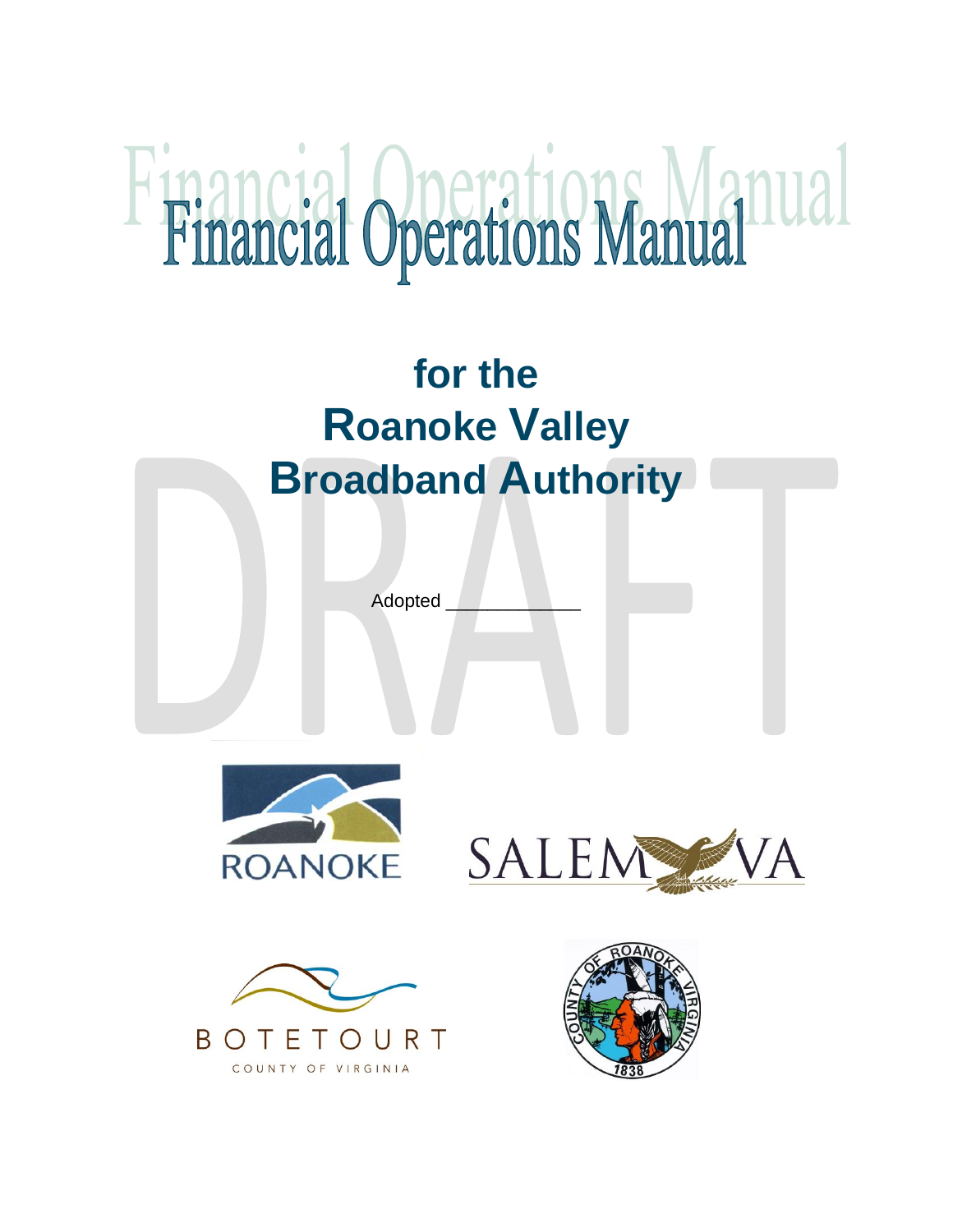### **TABLE OF CONTENTS**

**\_\_\_\_\_\_\_\_\_\_\_\_\_\_\_\_\_\_\_\_\_\_\_\_\_\_\_\_\_\_\_\_\_\_\_\_\_\_\_\_\_\_\_\_\_\_\_\_\_\_\_\_\_\_\_\_\_\_\_**

| I.  | <b>Introduction</b><br>A. Purpose of Manual<br>B. Policy of Administration | 1<br>1                                       |
|-----|----------------------------------------------------------------------------|----------------------------------------------|
|     |                                                                            |                                              |
| П.  | <b>Miscellaneous Information</b><br>A. Ethics                              | 1                                            |
|     | <b>B.</b> Background Checks                                                | 1                                            |
|     | C. Disadvantaged Business Enterprises                                      | 1                                            |
|     | D. Federal Identification number                                           | $\overline{a}$                               |
|     | E. Tax Exempt Status Determination                                         |                                              |
|     | F. State Sales Tax                                                         | $\begin{array}{c}\n2 \\ 2 \\ 2\n\end{array}$ |
|     | G. Property Tax                                                            |                                              |
|     | H. Form 941 Employer's Quarterly Federal Tax Return                        |                                              |
|     | I. Dun & Bradstreet Universal Numbering System                             | $\overline{c}$                               |
|     | J. Lawyer on Retainer                                                      | $\overline{2}$<br>$\overline{2}$             |
|     | K. Auditing Firm on Contract                                               |                                              |
| Ш.  | <b>Powers &amp; Duties</b>                                                 |                                              |
|     | A. Executive Limits                                                        | 3                                            |
|     | <b>B.</b> Grants                                                           | $\frac{3}{3}$                                |
|     | C. Leases                                                                  | $\overline{4}$                               |
|     | D. Consultants                                                             |                                              |
| IV. | <b>Accounting Standards</b>                                                |                                              |
|     | A. Policy of Separation of Duties                                          | 4                                            |
|     | <b>B.</b> Methods of Accounting                                            | 4                                            |
|     | C. Fiscal Year                                                             | 4<br>$\overline{4}$                          |
|     | D. Annual Audit                                                            |                                              |
| V.  | <b>Fiscal Agent</b>                                                        |                                              |
|     | A. Provision                                                               | 5                                            |
|     | <b>B.</b> Responsibilities                                                 | 5                                            |
| VI. | <b>Standard Operating Procedures</b>                                       |                                              |
|     | A. Assets                                                                  | 6                                            |
|     | Procurement<br>В.                                                          | 6                                            |
|     | C. Debt                                                                    | 6                                            |
|     | D. Credit Cards<br>E. Cash Receipts                                        | 6<br>7                                       |
|     | F. Cash Disbursements                                                      | 7                                            |
|     | G. Travel Reimbursements                                                   | 8                                            |
|     | H. Property and Equipment                                                  | 8                                            |
|     | <b>Grant Invoices and Financial Reports</b><br>I.                          | 8                                            |
|     | <b>Record Retention</b><br>J.                                              | 8                                            |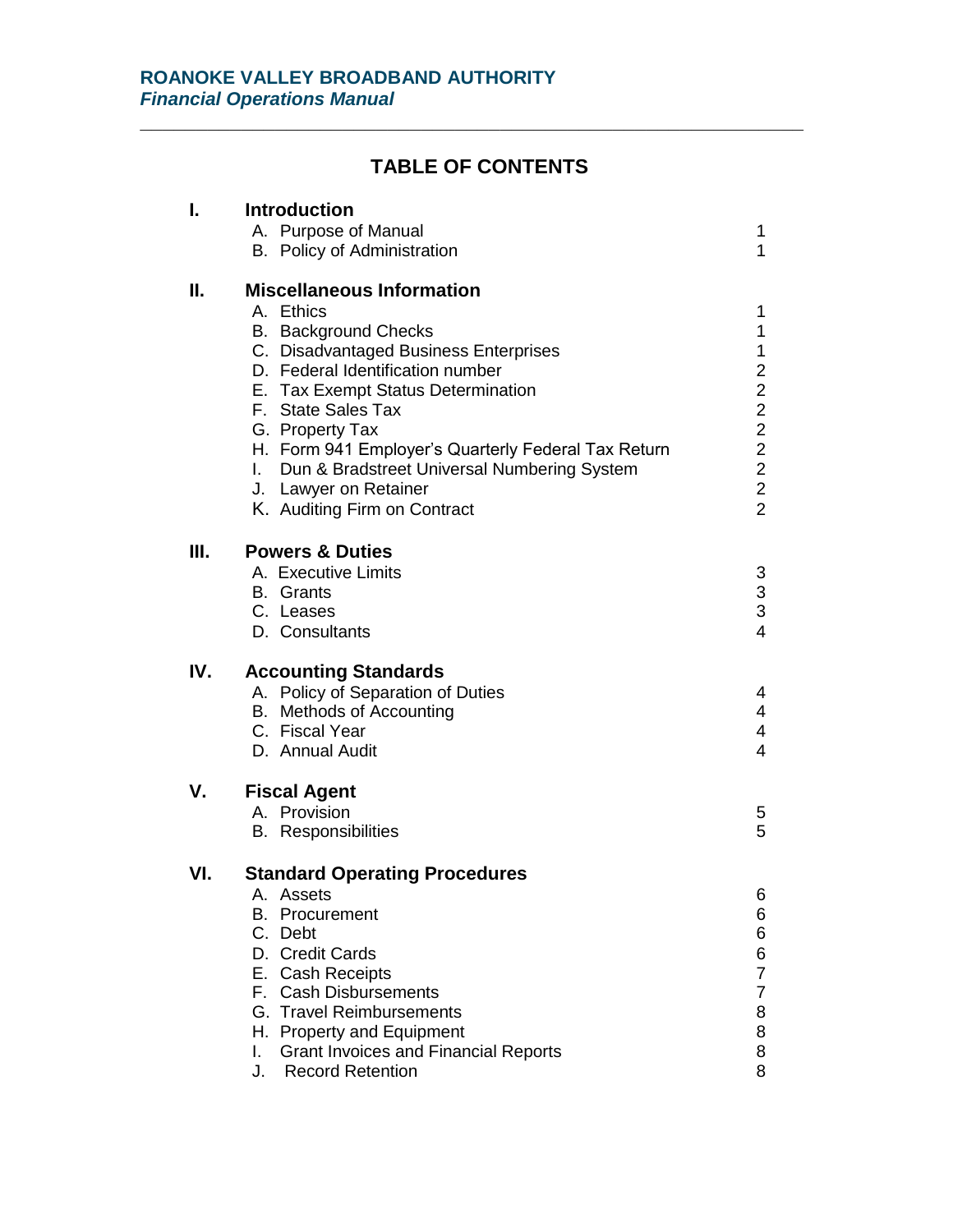## **TABLE OF CONTENTS (Cont'd)**

| VII. | <b>Insurances</b>             |   |
|------|-------------------------------|---|
|      | A. Policy of Review           | 9 |
|      | <b>B.</b> Insurance Policies  | 9 |
|      | C. Local Government Liability | 9 |
|      | D. Land Use                   | 9 |
|      | E. Defense of Certain Ecl Occ | 9 |
|      | F. Medical Payments           | 9 |
|      | G. Damages to rented premises | 9 |
|      | H. Non-Owned and Hired Auto   | 9 |

**\_\_\_\_\_\_\_\_\_\_\_\_\_\_\_\_\_\_\_\_\_\_\_\_\_\_\_\_\_\_\_\_\_\_\_\_\_\_\_\_\_\_\_\_\_\_\_\_\_\_\_\_\_\_\_\_\_\_\_**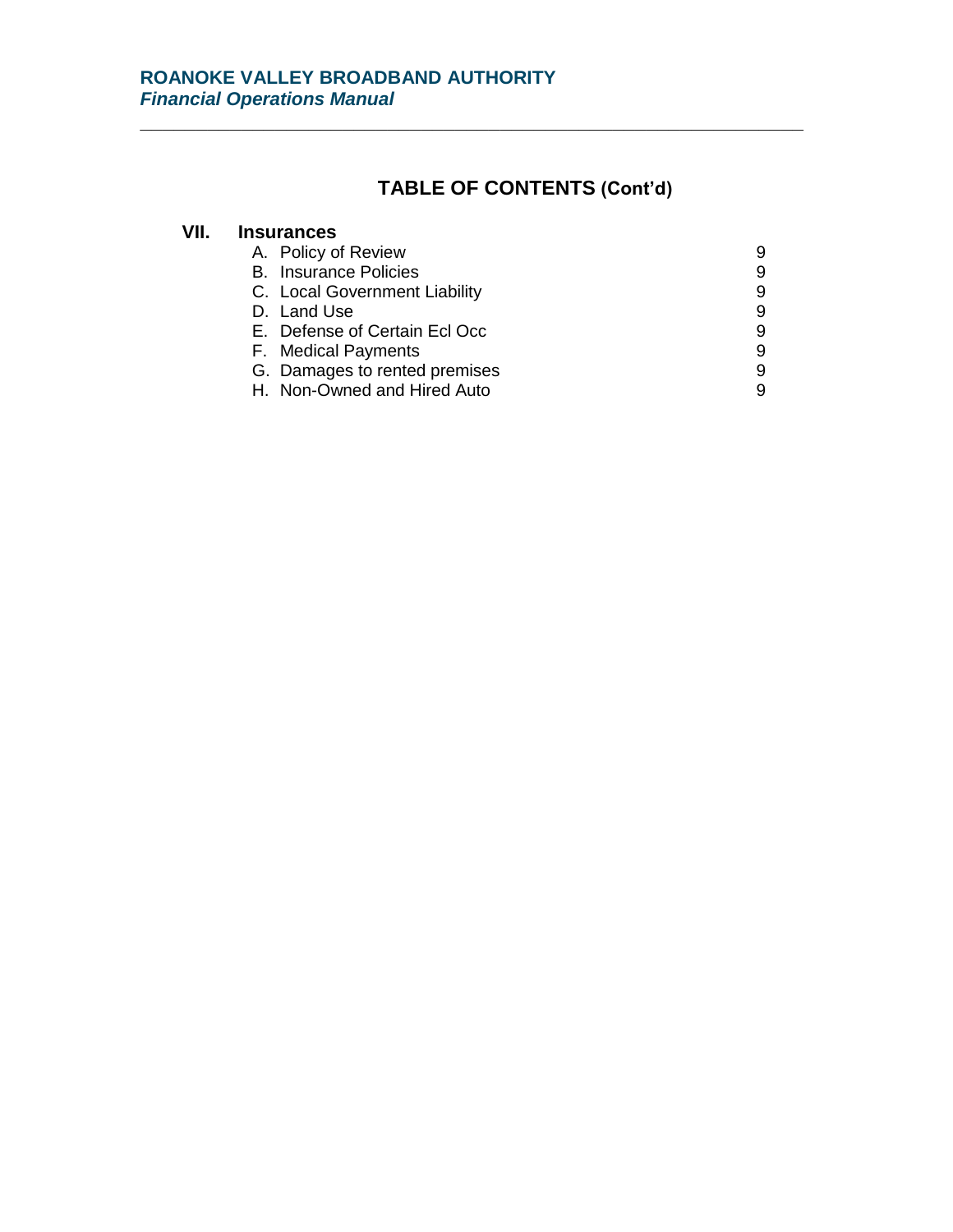#### CHAPTER I: INTRODUCTION

#### **A. Purpose of Manual**

The Roanoke Valley Broadband Authority (RVBA) Financial Operations Manual is a flowing document for the initial startup of the Authority that provides detailed information on the financial management, conduct of business and the accounting and administration of funds. It will be updated as necessary to include all current fiscal policies and standards developed by the RVBA as the Authority evolves.

**\_\_\_\_\_\_\_\_\_\_\_\_\_\_\_\_\_\_\_\_\_\_\_\_\_\_\_\_\_\_\_\_\_\_\_\_\_\_\_\_\_\_\_\_\_\_\_\_\_\_\_\_\_\_\_\_\_\_\_**

#### **B. Policy of Administration**

The members of the Authority are responsible for making policy. The Chairman of the RVBA is responsible for implementing policies set by the members of the Authority and for maintaining proper operational control in a way that minimizes risk to the Authority. The Chairman shall have signature authority for the Authority, or in his/her absence, Vice Chairman of the Authority.

#### CHAPTER II: MISCELLANEOUS INFORMATION

#### **A. Ethics**

The Authority's Officers, Authority members, employees and agents may not solicit or accept gratuities, favors, or anything of monetary value from any present or potential third party contractor or sub-recipient or agent. The Authority's Officers, Authority members, employees and agents may not use their positions in a manner that creates a real or apparent personal or organizational conflict or interest or personal gain.

#### **B. Background Checks**

A professional pre-employment background check shall be conducted on all final candidates for staff positions of the Authority.

#### **C. Disadvantaged Business Enterprises**

It is the policy of the Authority that Disadvantaged Business Enterprises (DBEs) [www.dmbe.state.va.us](http://www.dmbe.state.va.us/) as defined in 49 CFR Part26, shall have equal opportunity to participate in the performance of contracts financed in whole or in part with Federal funds. The Authority shall take all necessary and reasonable steps in accordance with 49 CFR Part 26, as amended, to ensure DBEs have equal opportunity to compete for and perform contracts. The Authority shall not discriminate on the basis of race, color, national origin, or sex in the award and performance of contracts.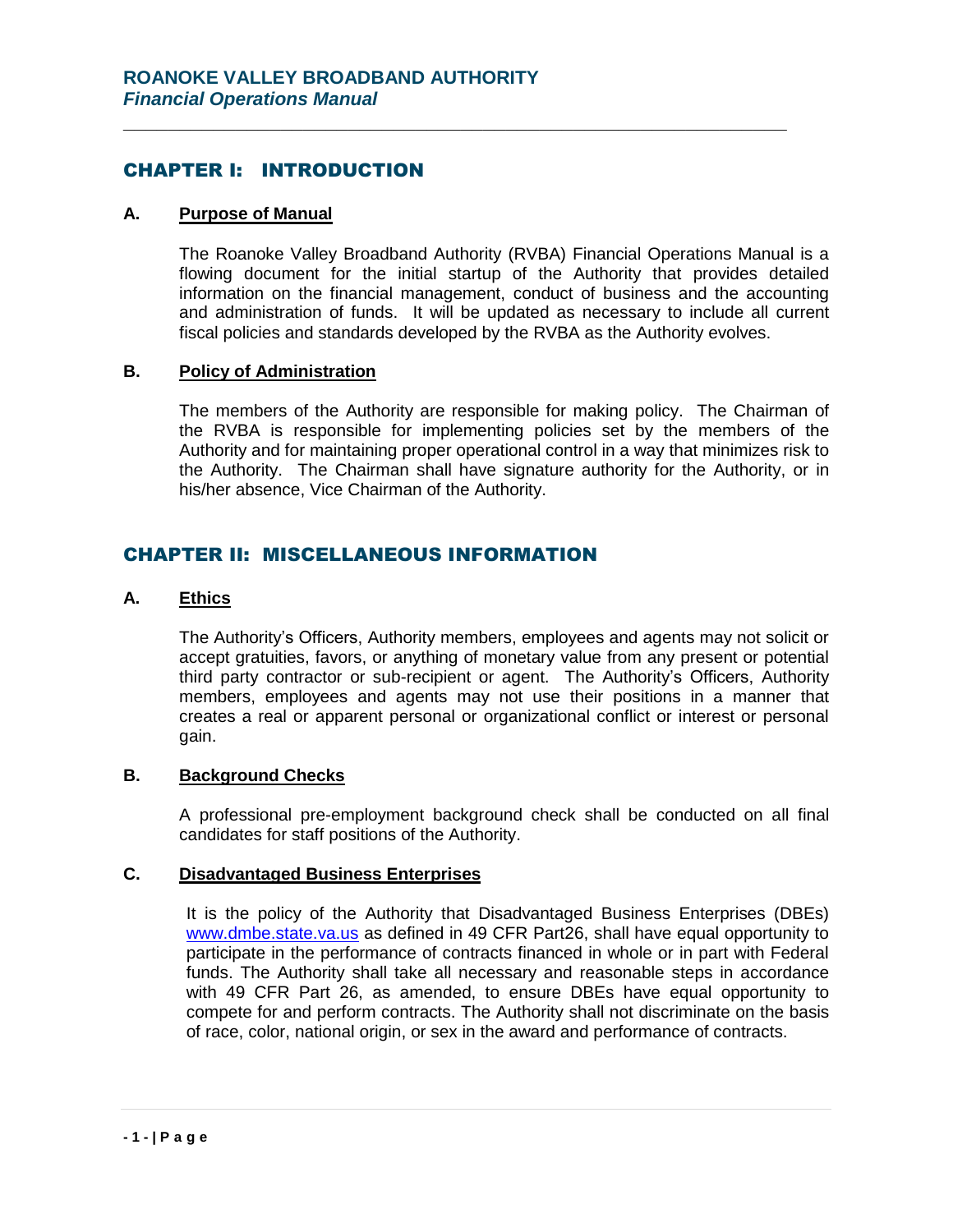#### **D. Federal Identification Number**

The federal identification number of the RVBA is 46-4282765.

**\_\_\_\_\_\_\_\_\_\_\_\_\_\_\_\_\_\_\_\_\_\_\_\_\_\_\_\_\_\_\_\_\_\_\_\_\_\_\_\_\_\_\_\_\_\_\_\_\_\_\_\_\_\_\_\_\_\_\_**

#### **E. Tax Exempt Status Determination (Not filed yet)**

The RVBA is not required to file Form 990. RVBA does not pay Federal Unemployment Tax.

#### **F. State Sales Tax**

The RVBA is exempt from paying sales tax to the Commonwealth of Virginia**.** 

#### **G. Property Tax**

The RVBA is exempt from paying property tax to the City of Roanoke.

#### **H. Form 941 Employer's Quarterly Federal Tax Return**

The RVBA must file a form 941 every quarter, even if no wages were paid that quarter.

#### **I. Dun & Bradstreet Universal Numbering System**

As required by the Office of Budget and Management for all applicants for Federal funds, the Dun & Bradstreet Universal number for RVBA is 079263723. RVBA is registered in the Federal Government's System for Award Management (SAM.gov). Registration must be updated every six months.

#### **J. Lawyer**

Laura M. Carini Assistant City Attorney Office of Roanoke City Attorney 215 Church Avenue, S.W. Roanoke, VA 24011 [laura.carini@roanokeva.gov](mailto:laura.carini@roanokeva.gov) (540) 853-2431 (Provided Pro Bono by the City of Roanoke)

#### **K. Auditing Firm on Contract**

Robinson, Farmer, Cox Associates, PLLC 108 South Park Drive Blacksburg, VA 24060 www.rfca.com 540-552-7322 (RFP issued October 2014)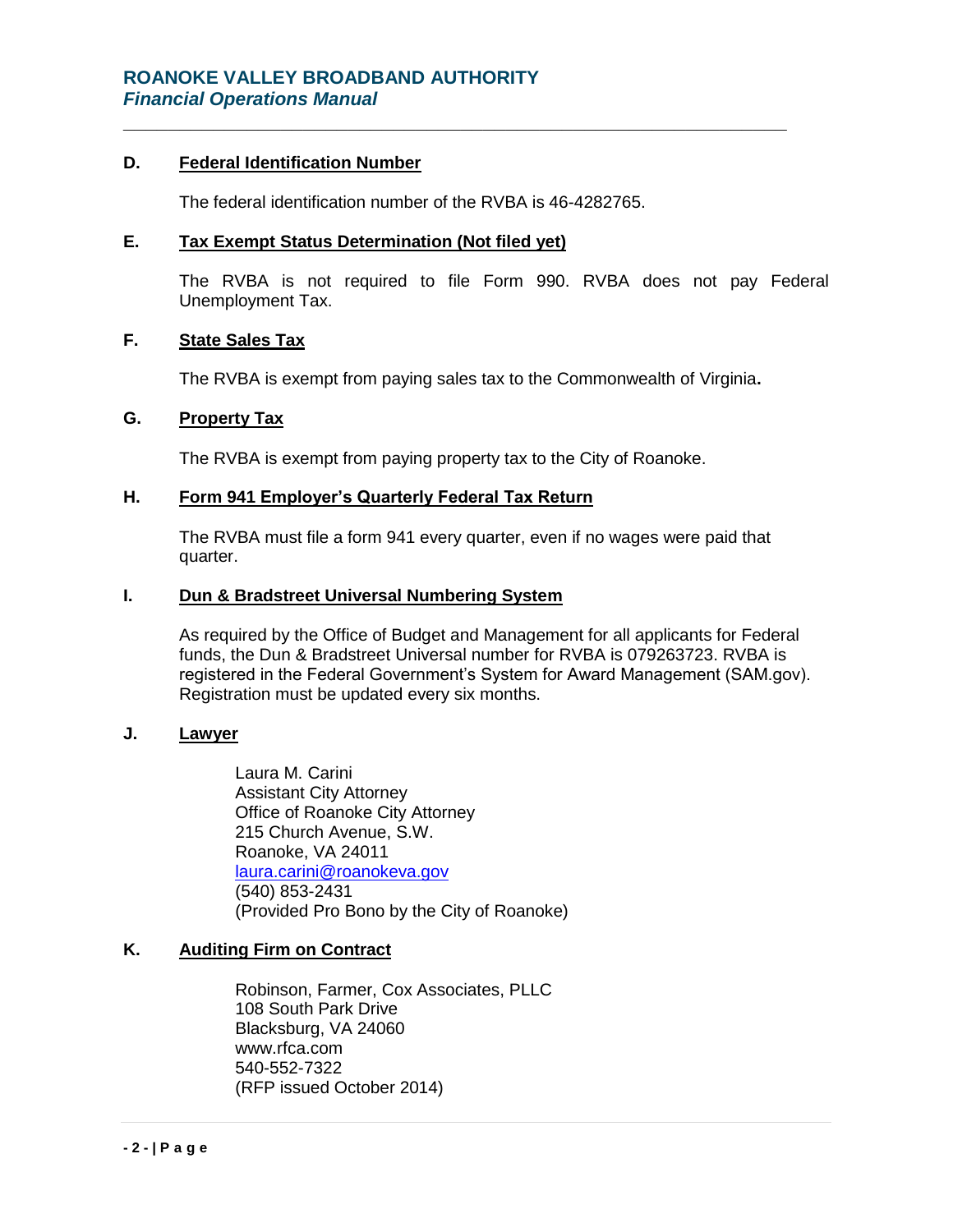#### CHAPTER III: POWERS & DUTIES

#### **A. Executive Limits**

The members of the Roanoke Valley Broadband Authority shall establish and maintain a strategic plan for the Authority that shall be updated on a regular basis. This plan shall outline the mission of the Authority. It is the responsibility of the Chair to achieve the Goals and Objectives established by the members of the Authority. The Chair is expected to use whatever methods that will best achieve the agreed upon Goals and Objectives using the adopted strategies and tasks.

**\_\_\_\_\_\_\_\_\_\_\_\_\_\_\_\_\_\_\_\_\_\_\_\_\_\_\_\_\_\_\_\_\_\_\_\_\_\_\_\_\_\_\_\_\_\_\_\_\_\_\_\_\_\_\_\_\_\_\_**

- 1. The Chair may neither cause nor allow any organizational practice that is illegal, financially imprudent, unethical or inconsistent with the guiding principles of the RVBA.
- **2.** The Chair may neither cause nor permit any practices which result in the unrestricted fund balance falling below (**Not applicable yet).**
- 3. The Chair may neither cause nor permit the RVBA to incur long-term debt without gaining Authority approval.
- 4. The Chair may neither cause nor permit practices which result in the failure to normally reimburse vendors within thirty days.
- 5. The Chair may neither cause nor allow annual operating plans to be created which are inconsistent with financial resources or which reflect a deficit.
- 6. The Chair may neither cause nor allow policies which provide advantages to current staff or members of the Authority at the expense of future staff or members of the Authority.

#### **B. Grants**

Only the Chair, in his/her absence, the Vice Chair of the Authority, shall have the authority to enter into grant agreements on behalf of the Authority. Current year grant documents shall be kept in the fiscal agent office. These documents shall include, for each grant, the proposal, the award documentation with revisions, the contract, all necessary financial and programmatic work papers, reports and any relevant correspondence.

#### **C. Leases**

Leases for real property may be entered into by the Chair with the permission of the members of the Authority. The Chair may enter into leases for equipment that are below twenty five thousand dollars. Any equipment lease commitment over twenty five thousand dollars must be approved by the members of the Authority.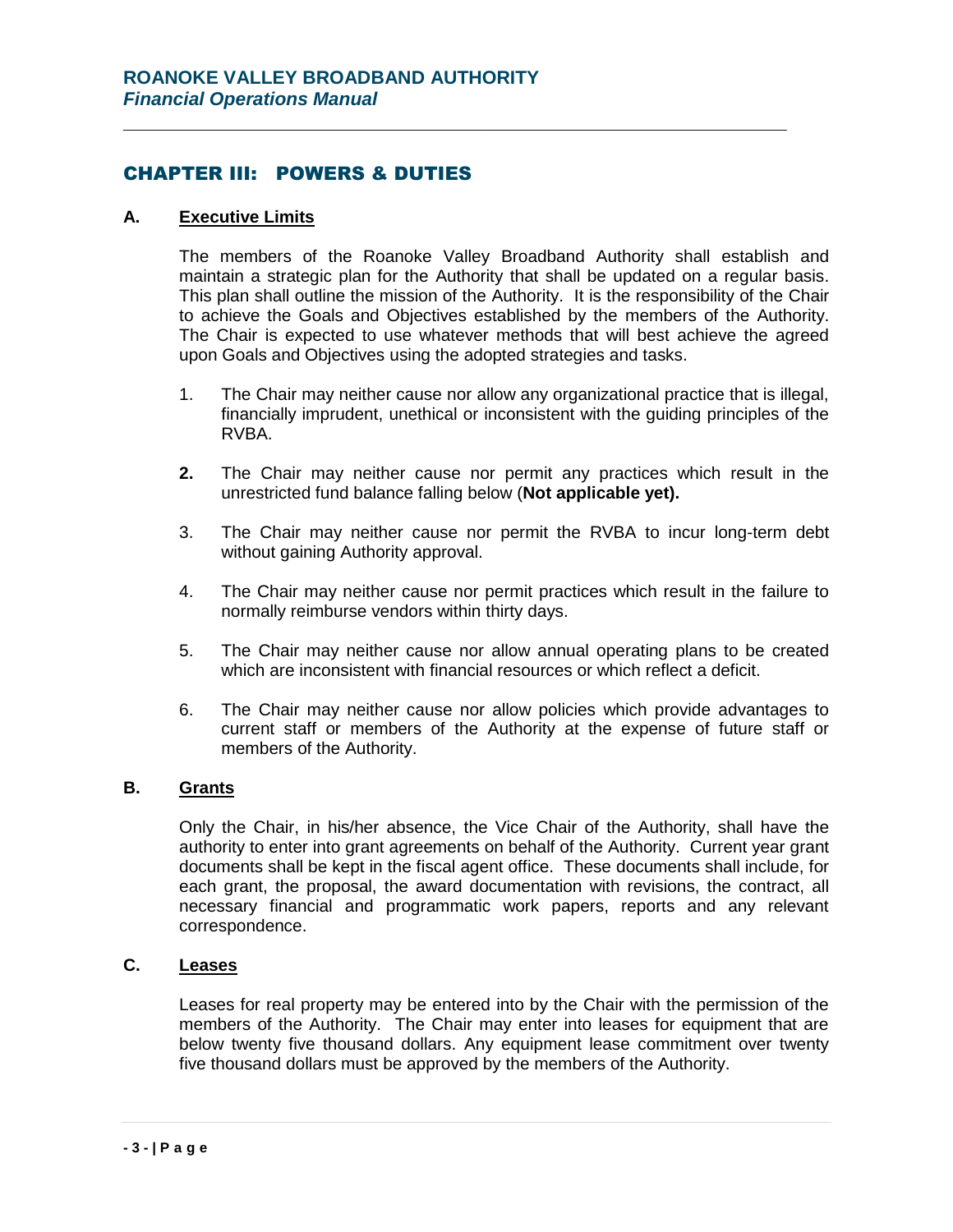#### **D. Consultants**

The Chair may hire consultants as may be necessary to accomplish the goals of the Authority. Such arrangements will be allowed if budgeted or if approved by the Authority.

**\_\_\_\_\_\_\_\_\_\_\_\_\_\_\_\_\_\_\_\_\_\_\_\_\_\_\_\_\_\_\_\_\_\_\_\_\_\_\_\_\_\_\_\_\_\_\_\_\_\_\_\_\_\_\_\_\_\_\_**

#### CHAPTER IV: ACCOUNTING STANDARDS

#### **A. Policy of Separation of Duties**

It is the intention of the Authority to provide appropriate checks and balances toward the most acceptable way of handling assets of the Authority. Assets shall be handled as described in Chapter VI of this document.

The Treasurer of the Authority shall prepare the annual budget and budget revisions with input from the Authority members. The Authority shall adopt the budget, incorporating any requested changes, before the beginning of the next fiscal year.

The Treasurer of the Authority on shall examine monthly, the balance sheet, the listing of all disbursements, the agency-wide financial report and the accounts payable report.

The Authority shall review monthly a summary of financial reports.

#### **B. Methods of Accounting**

The accrual method of accounting will be employed. The RVBA will follow generally accepted accounting principles.

#### **C. Fiscal Year**

The fiscal year of the RVBA shall be July 1 through June 30.

#### **D. Annual Audit**

The Authority shall engage an independent auditing firm to perform an annual audit. The audit shall be based on compliance with Government Auditing Standards, issued by the Comptroller General of the United States, Specifications for Audits of Authorities, Boards and Commissions, issued by the Auditor of Public Accounts of the Commonwealth of Virginia, Government Accounting Standards Board Statement No. 34, Basic Financial Statements-and Management's Discussion and Analysis-for State and Local Governments and Statement No. 37, Basic Financial Statements-and Management's Discussion and Analysis-for State and Local Governments Omnibus, Office of Management and Budget Circular A-133, Audits of States, Local Governments, and Non-Profit Organizations.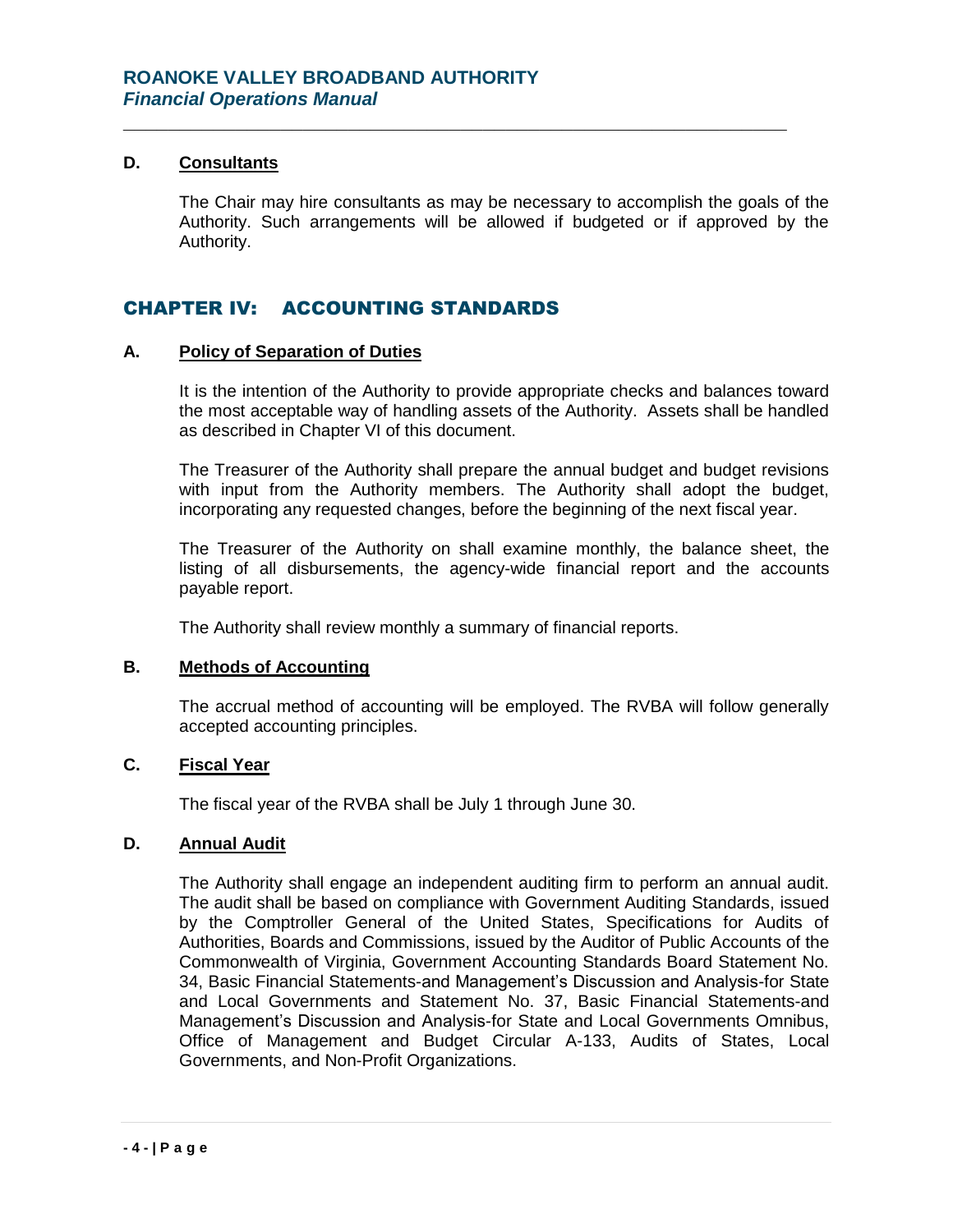The auditing contract may be awarded for one year with the option to extend the contract two additional years. The audit contract must be put out for bid at least once every three years using the approved RFP. Audit proposals must be reviewed by the Authority. The contracted auditing firm shall be kept informed of all financial issues that may have an effect on the upcoming audit. The auditor will annually attend a meeting of the Authority to present the completed audit report.

**\_\_\_\_\_\_\_\_\_\_\_\_\_\_\_\_\_\_\_\_\_\_\_\_\_\_\_\_\_\_\_\_\_\_\_\_\_\_\_\_\_\_\_\_\_\_\_\_\_\_\_\_\_\_\_\_\_\_\_**

#### CHAPTER V: FISCAL AGENT

#### **A. Provision**

During the initial start-up of the Authority, a Fiscal Agent will be used until a business plan is formed. The Fiscal Agent will be the Roanoke Valley-Alleghany Regional Commission. This service will be provided temporarily on a cost-free basis.

#### **B. Responsibilities**

The following are the requirements of the Fiscal Agent as outlined in the approved contract:

- Responsible for financial management of RVBA including examination and recording of transactions;
- Maintenance of computerized accounting system, including billing, receiving revenue, paying invoices, payroll and journal entries;
- Responsible for reviewing, classifying vouchers for all payment from the computerized accounting system, determining availability and legality of funds and the retention of required documentation to support disbursements;
- Responsible for preparation and filing of all required monthly, quarterly and annual financial reports for RVBA;
- Responsible for assuring compliance with local, state and federal laws and contract requirements;
- Provide assistance RVBA in budget development, revisions and monitoring of monthly expenditures;
- Make recommendations to the RVBA Chairman concerning insurance packages for approval by the RVBA;
- Preparation of annual audit schedules for approval by the independent auditing firm;
- Preparation of individual financial reports and provision of other financial information as requested by the Chairman and RVBA members; and
- Represent the RVBA at various meetings in a professional manner.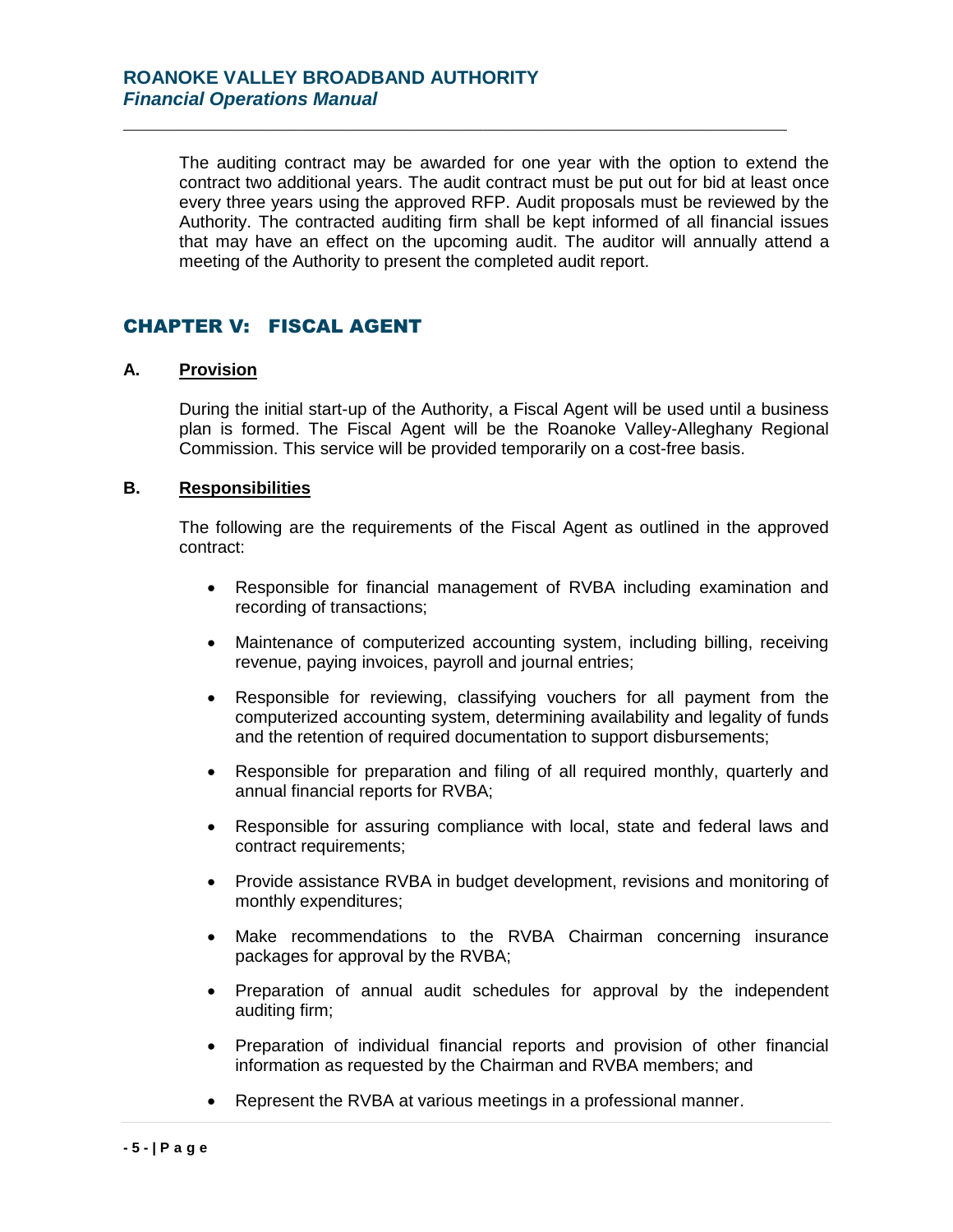#### Chapter VI: Standard Operating Procedures

**\_\_\_\_\_\_\_\_\_\_\_\_\_\_\_\_\_\_\_\_\_\_\_\_\_\_\_\_\_\_\_\_\_\_\_\_\_\_\_\_\_\_\_\_\_\_\_\_\_\_\_\_\_\_\_\_\_\_\_**

#### **A. Assets**

#### **1. Bank Accounts**

Only the officers of the Authority may approve the opening or changing of Authority bank accounts through a resolution. The RVBA shall maintain one checking account, currently at BB&T, #0000253838434. Signatures on the bank accounts will be those of the Chair and Vice Chair.

Checks require two signatures. Unopened bank statements from the bank are to be forwarded to the Chair for review. Monthly bank reconciliation statements will be reviewed by the Chair. Unsigned, signed and blank checks shall be kept locked in the fiscal agent office until distribution. Blank checks shall be used in numerical order.

#### **2. Investments**

Only members of the Authority may approve investments of the RVBA's excess cash. The RVBA shall invest excess cash on hand in secure accounts.

#### **B. Procurement**

It is the policy of the RVBA to procure those items that are required to perform the mission following the Virginia Public Procurement Guidelines. Procurement will be made with complete impartiality based strictly on the merits of supplier and applicable related considerations such as delivery, quantity, etc. All purchases should be made in the best interest of the Authority. Quality supplies and services should be obtained that will be delivered in a timely manner.

The Chair shall have the authority to approve purchases that are within the framework of the annual budget. Prior approval from the Chairman is necessary before an employee may make purchases.

The Authority must approve expenditures outside of the annual budget.

#### **C. Debt**

The officers of the Authority may enter into loan arrangements on behalf of the Authority. Any changes in debt financing must be approved by members of the Authority.

#### **D. Credit Cards**

The Chair, with the approval of the Authority, may complete credit applications in the name of the Authority.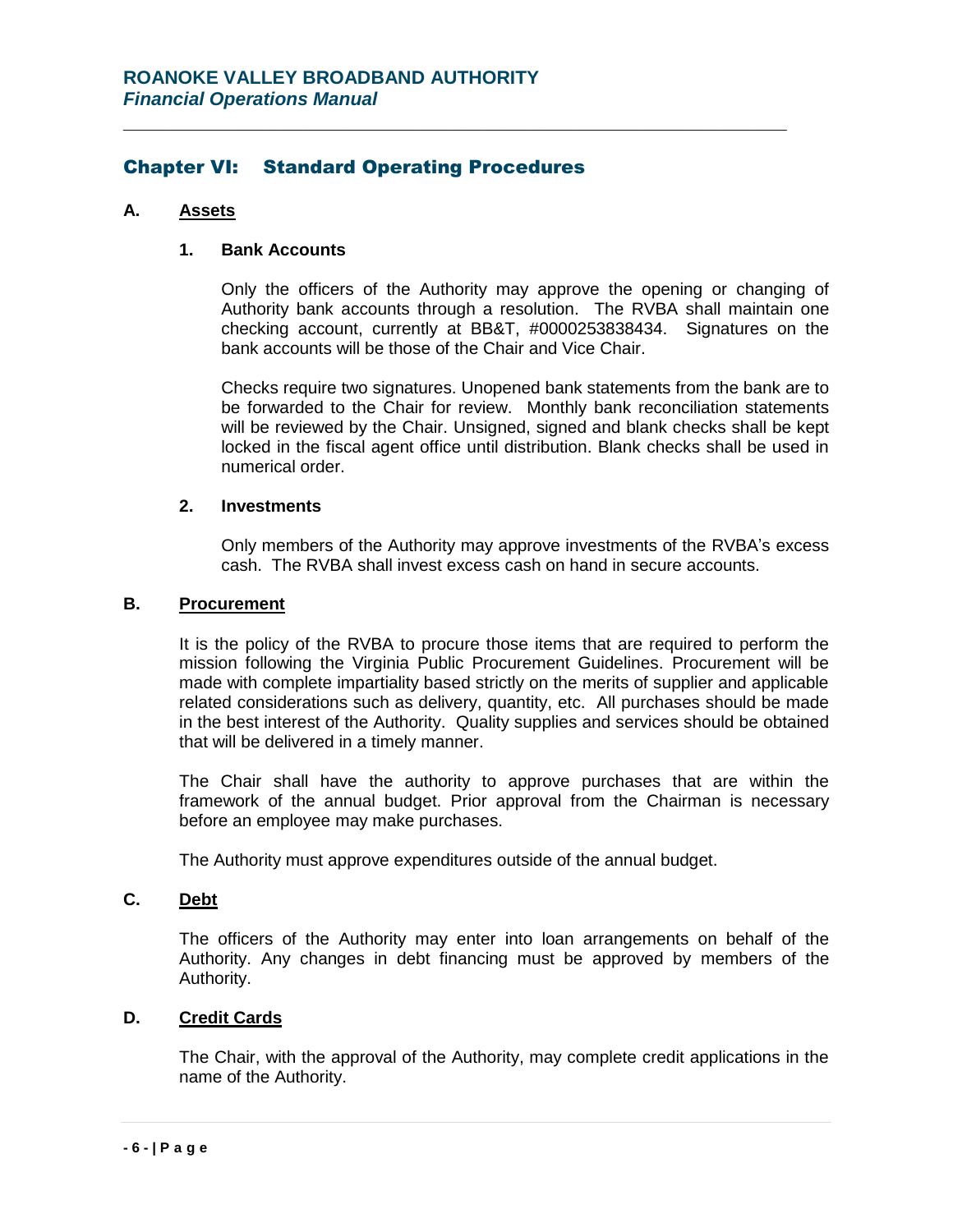The Authority credit card may only be used for approved Authority-related services and supplies. The credit card will be kept in the fiscal agent office under lock and key. The user of card shall give a receipt to the Fiscal Agent when the credit card is used. Users will be responsible for the payment of unapproved expenditures.

The RVBA reserves the right to discontinue any credit card use privileges due to abuse. Abuse is considered to be any of the following:

- Purchases without receipts
- Purchases for non-approved services or supplies

**\_\_\_\_\_\_\_\_\_\_\_\_\_\_\_\_\_\_\_\_\_\_\_\_\_\_\_\_\_\_\_\_\_\_\_\_\_\_\_\_\_\_\_\_\_\_\_\_\_\_\_\_\_\_\_\_\_\_\_**

Not returning credit card to Finance office in a timely manner

#### **E. Cash Receipts**

The Fiscal Agent's office manager will receive all incoming cash receipts (cash, checks, and money orders) from governments, grants, foundations, organizations and individuals. The Fiscal Agent's office manager will stamp all checks "for deposit only" and record all checks in the "Incoming Checks to RVBA" logbook. The logbook entries must include the name of the source, date payment was received and amount of the cash receipt.

The Fiscal Agent will fill out a deposit slip and take the bank deposit to the bank. The Fiscal Agent will code and then enter cash receipts into the general ledger.

Tracking ACH wire transfers to the RVBA's checking account is the responsibility of the Fiscal Agent. These deposits are accessed through the Cash Manager Online of BB&T bank and shall be monitored on a regular basis.

#### **F. Cash Disbursements**

The RVBA shall pay all invoices in a timely manner. All invoices received will be reviewed and approved for payment by the Fiscal Agent. The approval signifies:

- 1. The items have been received or the service has been provided.
- 2. The expenditure is reasonable and necessary for proper and efficient operation.
- 3. If applicable, the expenditure is consistent with the policies, regulations and procedures that apply to any granting entity.

Once approved, the Fiscal Agent will code and then enter the invoices into the general ledger and print the checks. Checks shall be delivered to the Chairman who will review the documentation and sign the checks. A second signature will be secured. The checks shall be given to the Fiscal Agent for distribution and/or mailing. Invoices will then be stamped by the fiscal agent's office manager as being "PAID".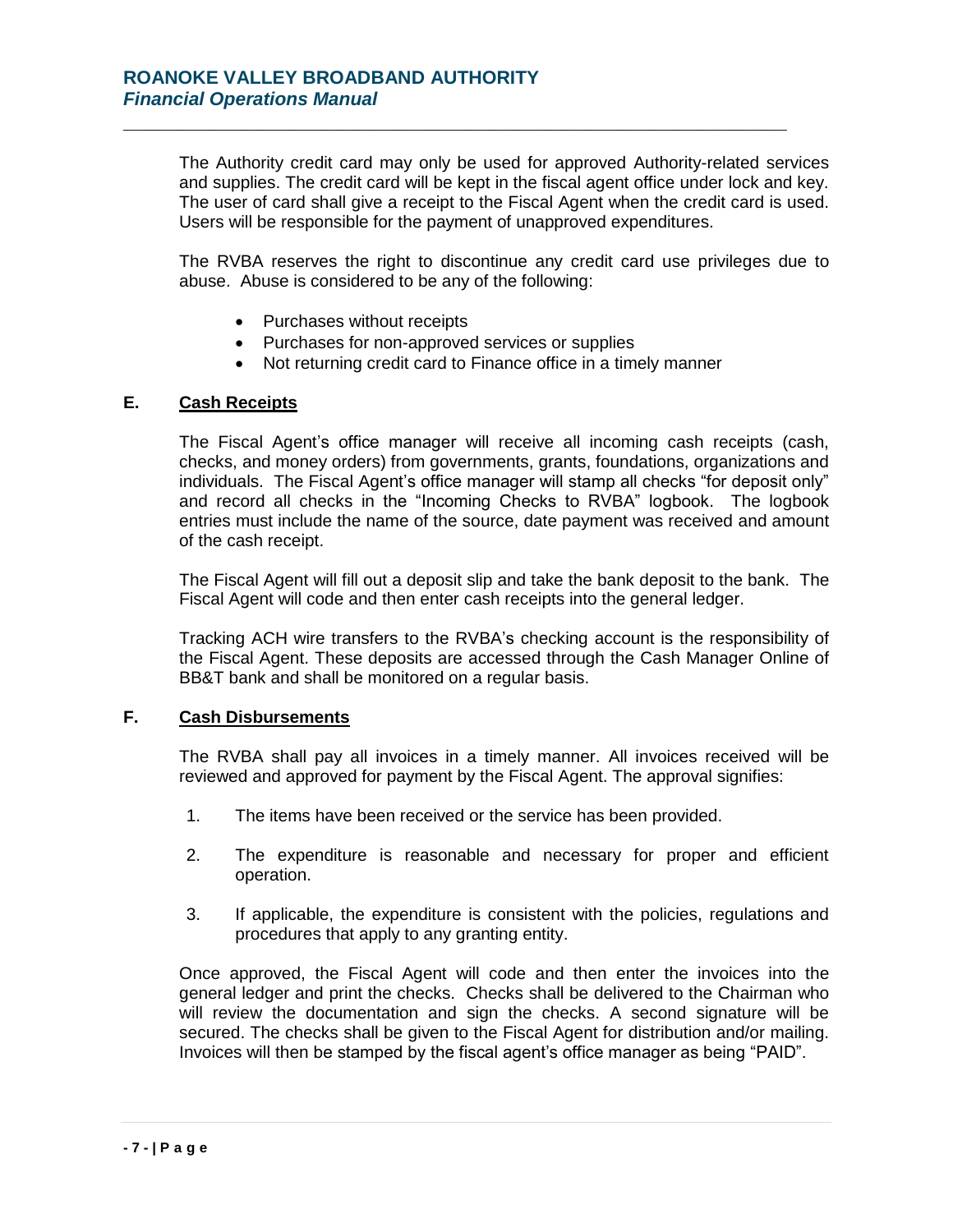#### **G. Travel Reimbursements**

Travel requests must be submitted in advance to the fiscal agent and approved by the Chairman.

**\_\_\_\_\_\_\_\_\_\_\_\_\_\_\_\_\_\_\_\_\_\_\_\_\_\_\_\_\_\_\_\_\_\_\_\_\_\_\_\_\_\_\_\_\_\_\_\_\_\_\_\_\_\_\_\_\_\_\_**

#### **H. Property & Equipment**

The Authority will maintain property and equipment in good operating order and maintain satisfactory records pertaining to the cost, use and disposal of property and equipment. Any purchase over one thousand five hundred dollars (\$1,500) shall be capitalized.

#### **I. Grant Invoices and Financial Reports**

The Fiscal Agent of the RVBA will complete necessary invoices and financial reports for all financial activity. Records of such will be kept in the financial files and grant files in the fiscal agent office.

#### **J. Record Retention**

The Authority and/or Fiscal Agent shall retain records according to the following schedule:

- 1. Articles of Incorporation, amendments and bylaws (Permanently)
- 2. Authority minutes (Permanently)
- 3. Annual reports (Permanently)
- 4. Materials of historic value (Permanently)
- 5. Property Records (Permanently)
- 6. Tax exemption documents and IRS rulings (Permanent)
- 7. Contracts and leases (7 years after expiration or termination)
- 8. General Ledgers (Permanently)
- 9. Original grant proposals, agreements, final grantee reports, all pertinent formal correspondence (7 years after completion of grant period)
- 10. Insurance certificates, insurance policies, including expired policies and claim files (Permanently)
- 11. Retirement records (Permanently)
- 12. Employee Handbooks (Permanently)
- 13. Audit reports (Permanently)
- 14. Financial work papers (5 years after completed audit)
- 15. Employee personnel records (Termination + 7 years)
- 16. Payroll tax records (7 years)